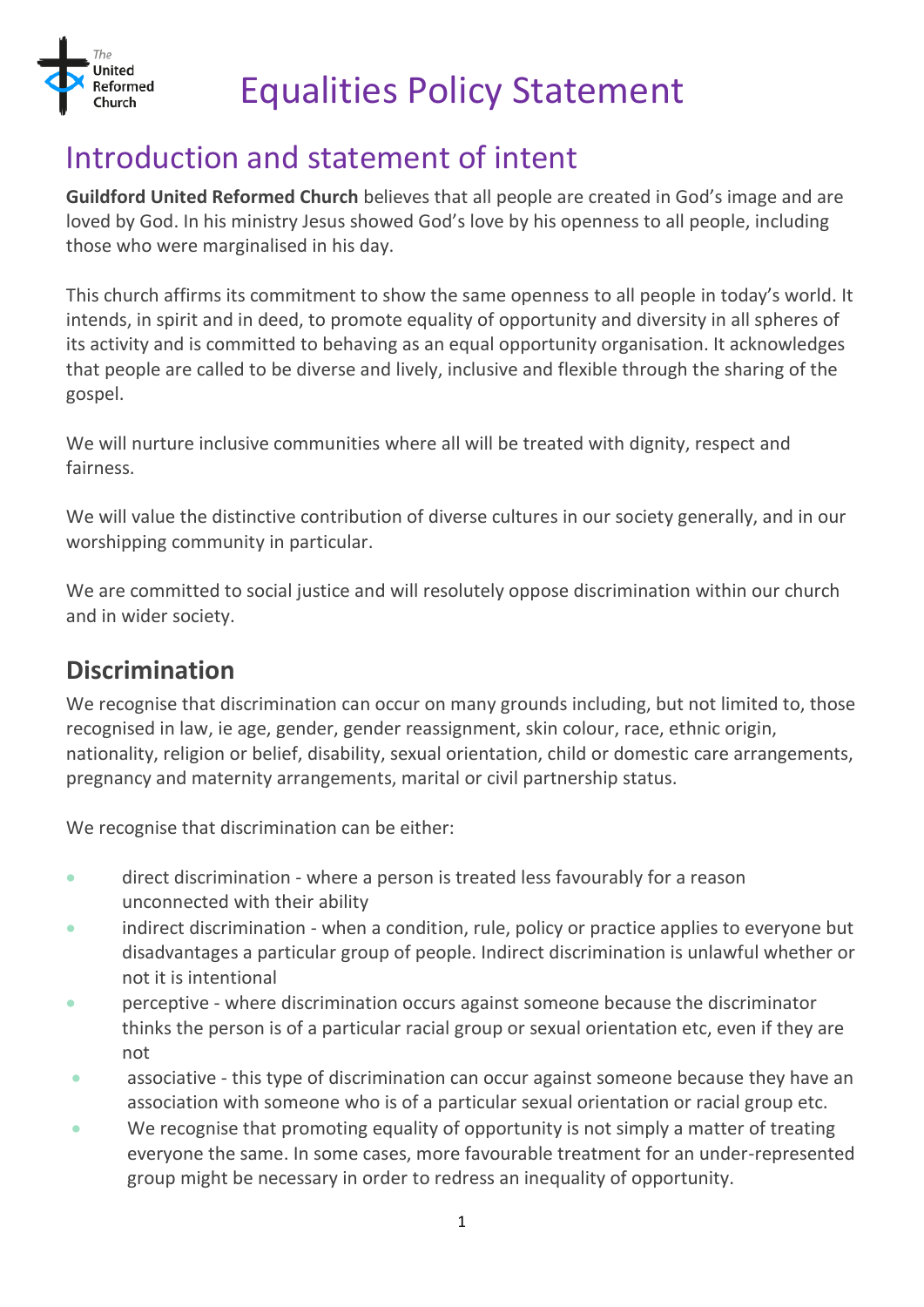## Equal opportunities in church life

- We will promote respect for other people and we will treat everyone fairly.
- We will encourage the use of inclusive language and images in our conversations, worship, literature and publicity.
- We will challenge any discriminatory attitudes and actions of members of our congregation and take steps to bring them to an end.
- We will seek to address the inequalities of opportunity faced by people in underrepresented groups. We will identify and remove barriers to participation in all aspects of church life, including employment (both paid and voluntary roles), training, promotion, leadership and representation on church committees.
- We will challenge all forms of harassment, bullying or victimisation within the church and take steps to bring it to an end. Harassment consists of words or actions which are unwelcome, unwanted and offensive to the person receiving them and which create an atmosphere of intimidation, hostility or humiliation for that person.
- We will ensure that this policy is known by the congregation and that staff and volunteers understand their responsibilities for implementing this policy. Where possible, we will offer education and training in the principles and practice of this equalities policy.

#### Equal opportunities in provision of services

- In this context, 'services' does not refer simply to acts of worship, but to the whole range of services a church might offer, including: children's activities, toddler groups, cafés, lunch clubs, coffee mornings and other such activities.
- We are committed to providing services on a fair and equitable basis, regardless of age, gender, gender reassignment, skin colour, race, ethnic origin, nationality, religion or belief, disability, sexual orientation, child or domestic care arrangements, pregnancy and maternity arrangements, marital or civil partnership status. No person requiring services from this church will be treated less favourably than any other person on any grounds.
- We will take reasonable steps to alter or remove features of our premises which make it impossible or unreasonably difficult for people with a disability to make use of the facilities that the church provides.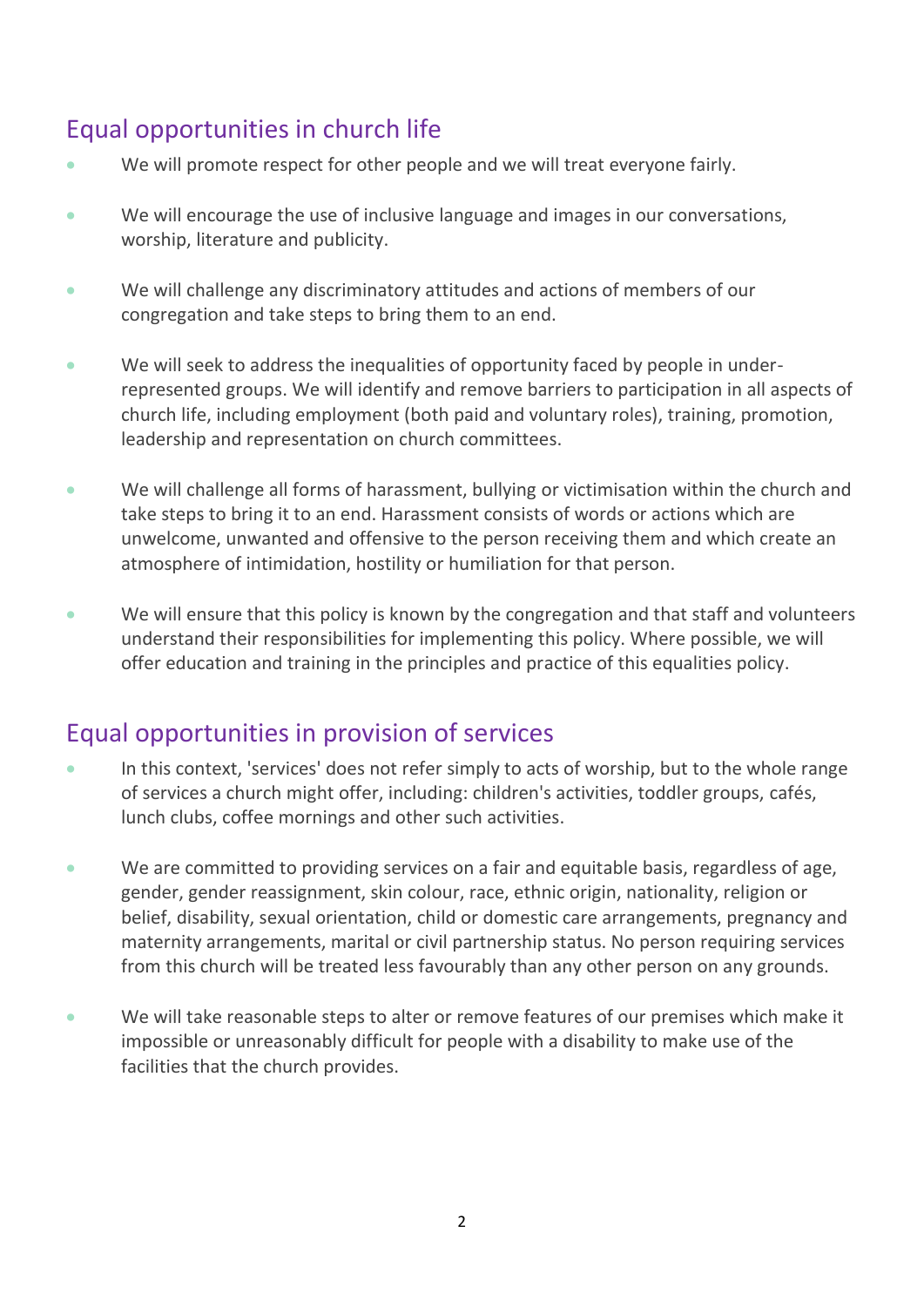### Equal opportunities in recruitment of paid staff and volunteers

In employment, this church actively seeks to recruit those with talent, skills and potential, promoting equality for all, and welcomes applications from a wide range of candidates. We select candidates for interview based on their skills, qualifications, experience and commitment to our values and purposes.

As an organisation seeking to deliver services within a Christian context, some posts can only be filled by Christians. The nature of these posts or the context in which they are carried out, and their link to the ethos of the organisation, give rise to a 'protected characteristic' (or 'genuine occupational requirement') for the post-holders to be Christians. Staff in these posts may be required to demonstrate a personal commitment to the Christian faith. (This policy is in accordance with Employment and Race Directives issued by the government and ACAS guidance).

#### Equal opportunities in assessing information about criminal records

As an organisation using the Disclosure and Barring Service (DBS) in England and Wales to assess applicants' suitability for positions of trust, this church undertakes to comply fully with the DBS Codes of Practice and to treat all applicants for positions fairly. It undertakes not to discriminate unfairly against any subject of disclosure on the basis of conviction or other information revealed.

A Disclosure is only requested when one is both proportionate and relevant to the position concerned. For those positions where a Disclosure is required, all application forms and recruitment briefs will contain a statement that a Disclosure will be requested in the event of the individual being offered the position.

Where a Disclosure is required for the post being recruited, we encourage all applicants called for interview to provide details of any criminal record at an early stage in the application process. We request that this information is sent under separate, confidential cover to the recruiter within the organisation and we guarantee that this information will only be seen by those who need to see it as part of the recruitment process.

At interview, or in separate discussion, we will ensure that an open and measured discussion takes place on the subject of any offences or other matter that might be relevant to the position. Failure to reveal information that is relevant to the position sought could lead to withdrawal of an offer of employment or voluntary work.

We make every subject of a DBS Disclosure aware of the existence of the DBS Code of Practice<sup>1</sup> and make a copy available on request.

 $\overline{a}$ 

<sup>1</sup> Available from: www.gov.uk